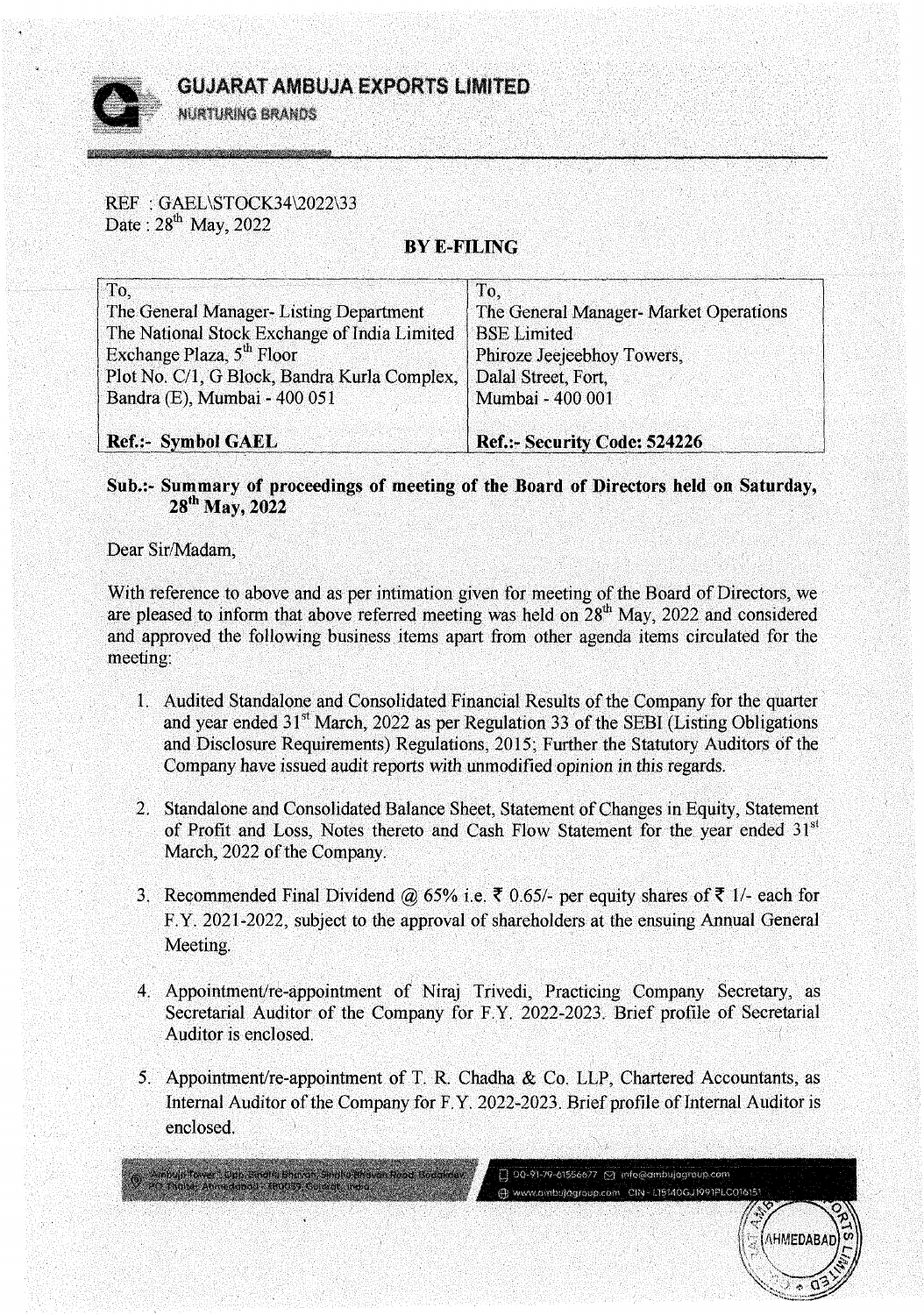**GUJARAT AMBUJA EXPORTS LIMITED** 

NURTURING BRANDS

- 6. Appointment/re-appointment of N. D. Birla  $& Co., Cost$  Accountants, as Cost Auditor of the Company for F.Y. 2022-2023. Brief profile of Cost Auditor is enclosed.
- 7. Appointment of Kantilal Patel & Co., Chartered Accountants, (Firm Registration No.  $104744W$ ) as Statutory Auditors of the Company to hold office for a term of 5 (five). year from the conclusion of the ensuing  $31<sup>st</sup>$  (Thirty First) Annual General Meeting till the conclusion of the  $36<sup>th</sup>$  (Thirty Sixth) Annual General Meeting. Brief profile of Statutory Auditors is enclosed.
- 8. Considered and approved all other businesses as per agenda circulated.

The Meeting of Board commenced at 01.30 p.m. and concluded at  $4 \cdot 45$  p.m.

We shall inform you in due course, the date on which the Company will hold Annual General Meeting for the year ended  $31<sup>st</sup>$  March, 2022 and the date from which dividend, if approved by the shareholders, will be paid or warrants thereof will be dispatched to the shareholders.

Kindly take the above disclosures on your record as compliance with Regulations 30 and 33 of the SEBI (Listing Obligations and Disclosure.Requirements) Regulations, 2015.

You are requested to take note of the same.

Thanking you. ·

Yours faithfully,

**For GUJARAT AMBUJA EXPORTS LIMITED**<br> **Aldrawith** 

majir Tawe - Siga, Singha Bhavon, Singha Bhavon Rand, Bodailtiev,

**CHETNA DHARAJIYA 'COMPANYSECRETARY** 



Q 00-91-79-61556677 [S] Info@ambujagroup.com @ www.ambujagroup.com CIN -115140G./1991PLCO16151

Encl.: As above